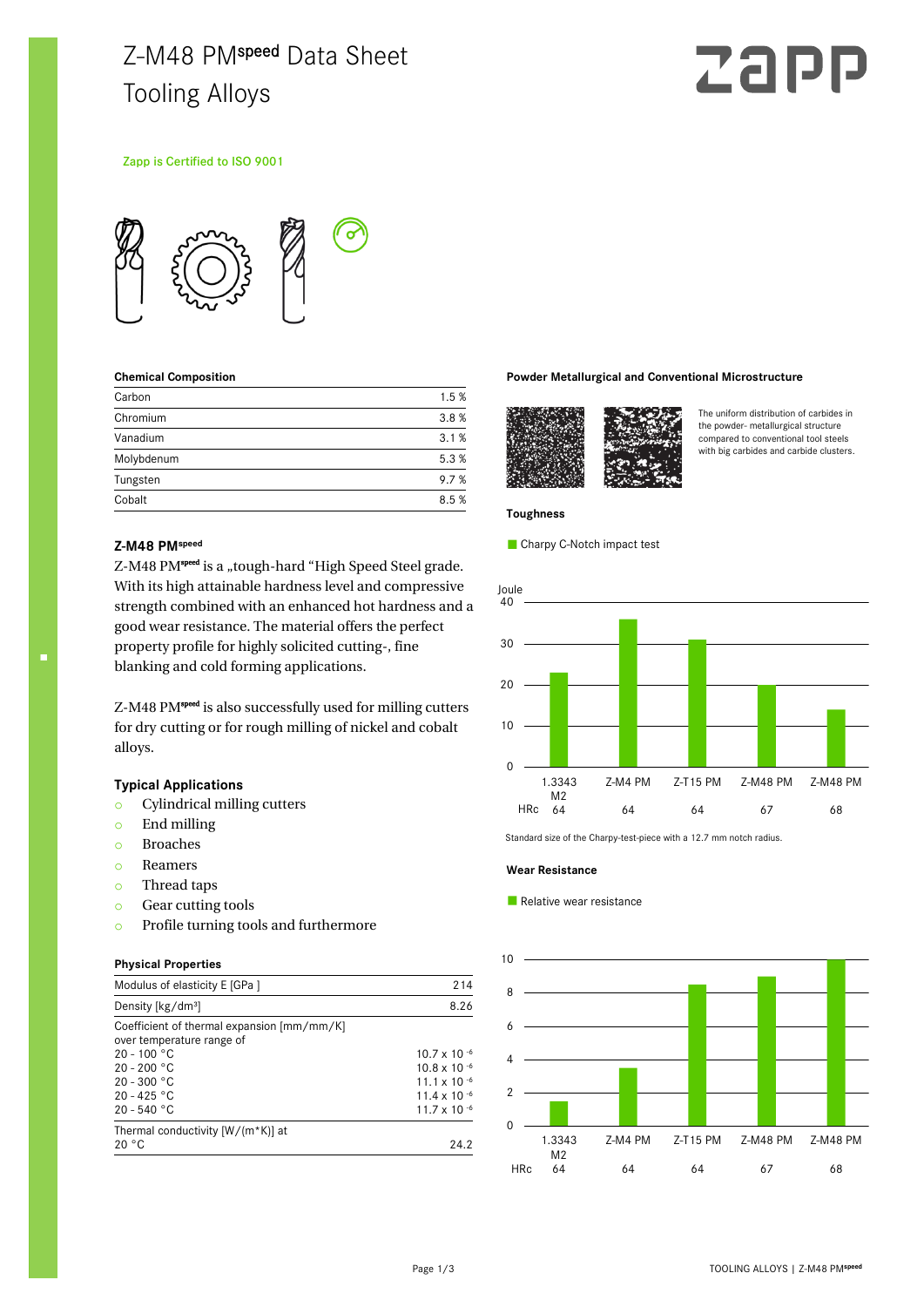# **Heat Treatment Annealing**

# **Soft Annealing**

The material is heated uniformly to a temperature of 870 °C and then maintained at this temperature for 2 hours. Then, the material is cooled to 540 °C in a furnace at a cooling rate of maximum 10 °C per hour.

It is then further cooled in still air down to room temperature. The typical hardness achieved by soft annealing is approximately 310 HB.

# **Stress Relieving**

Rough machined material is stress relieved by heating to 600 – 700 °C. Once complete heat penetration has been reached (minimum 2 hours), the material is allowed to cool in the furnace to approximately 500 °C followed by cooling in air.

Hardened material is stress relieved at 15 – 30°C for 2 hours below last tempering temperature followed by cooling in air.

# **Straightening**

Straightening should be done in the temperature range of 200 – 430 °C.

# **Hardening**

When hardening Z-M48 PM<sup>speed</sup>, two preheating stages are usually used according to the table. Further preheating stages can be selected depending on the furnace type and charging.

For large cross-sections and high hardening temperatures, a further holding stage is recommended. A well-balanced combination of wear resistance, toughness and hot hardness is achieved by austenitizing at 1,190 °C.

In order to achieve an appropriate degree of solution of the alloying elements and an adequate degree of quenching and tempering, adapted holding times are recommended in the different temperature ranges.

The holding times should be adjusted for large or very thin-walled tool cross-sections.

# **Quenching**

Quenching can take place in hot bath at 540 °C, oil or pressurized gas. Quenching in salt bath or oil leads to maximum hardness, whereas cooling in vacuum can lead to lower values of 1 – 2 HRc.

By use of vacuum quenching a minimum pressure of 6 bar is recommended. The appropriate pressure needs to be adjusted for complex tool shapes in order to minimize risk of cracking and tool distortion.

For attaining ideal toughness properties, it is recommended to apply the hot bath quenching method.

# **Tempering**

Tempering should be carried out at minimum 540 °C immediately after the material has cooled down to below 40 °C or when the tool can be held with two hands.

Triple tempering with a holding time of 2 hours in each stage at the tempering temperature is necessary. It is important to ensure that the tools are cooled down to room temperature between the individual tempering stages.

# **Surface Treatments**

Z-M48 PM<sup>speed</sup> can be nitrided and/or PVD/CVD coated.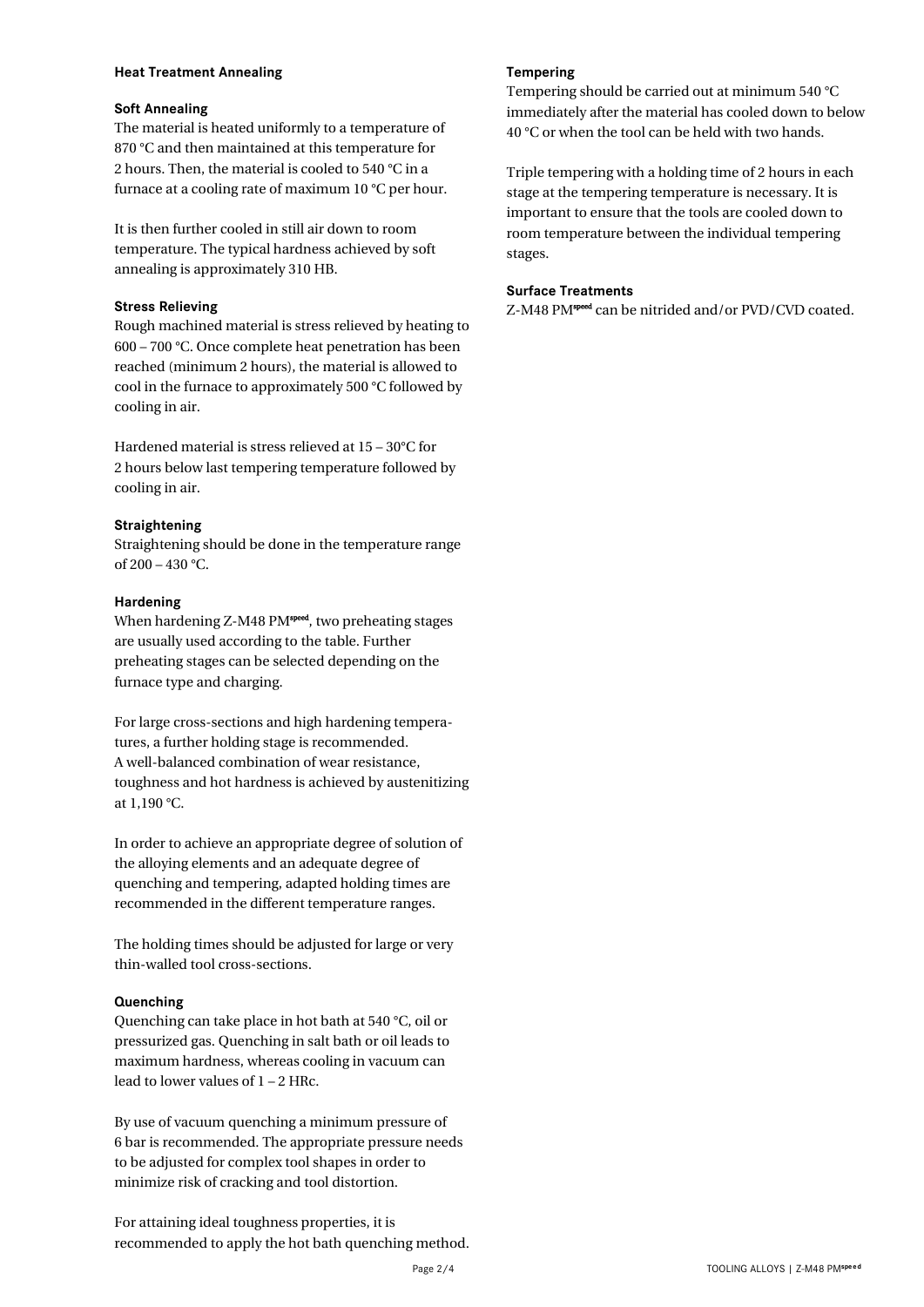# **Tempering Diagram**

Hardness, HRc



#### **Heat Treatment Instructions**

| 1st preheating | 450 - 500 °C                           |
|----------------|----------------------------------------|
| 2nd preheating | 850 - 900 °C                           |
| 3rd preheating | $1,000 - 1,050$ °C                     |
| Hardening      | as specified in table                  |
| Tempering      | 3 x each 2 hours as specified in table |
|                |                                        |

Quenching after hardening in hot bath at approx. 550 °C or in vacuum at least at 6 bar overpressure.

| <b>Required hardness</b><br>$HRC \pm 1$ | Austenit-<br>izing<br>tempe-<br>rature °C | <b>Minimum</b><br>holding<br>time at<br>austenit-<br>izing tempe-<br>rature min.* | Tempering<br>tempera-<br>ture[°C] |
|-----------------------------------------|-------------------------------------------|-----------------------------------------------------------------------------------|-----------------------------------|
| 63                                      | 1,150                                     | 10                                                                                | 590                               |
| 65                                      | 1,170                                     | 5                                                                                 | 590                               |
| 67                                      | 1,150                                     | 10                                                                                | 550                               |
| 66                                      | $1,150**$                                 | 10                                                                                | 565                               |
| 66                                      | 1,190                                     | 5                                                                                 | 590                               |
| 68                                      | 1,170                                     | 5                                                                                 | 540                               |
| 67                                      | 1,170                                     | 5                                                                                 | 565                               |
| 69                                      | 1,190                                     | 5                                                                                 | 540                               |
| 68                                      | $1,190***$                                | 5                                                                                 | 565                               |
| 70                                      | 1,200                                     | 3                                                                                 | 540                               |
|                                         |                                           |                                                                                   |                                   |

- \* In case of previous preheating at 870 °C. The data referred to 13 mm round bar samples. The holding times at austenitizing temperature should be correspondingly adapted for large and very thin profile dimensions. The maximum permissible austenitizing temperature of 1200 °C must not be exceeded.
- 

 \*\* best toughness \*\*\* best combination wear resistance/ toughness/ hot hardness

## **Toughness Values**